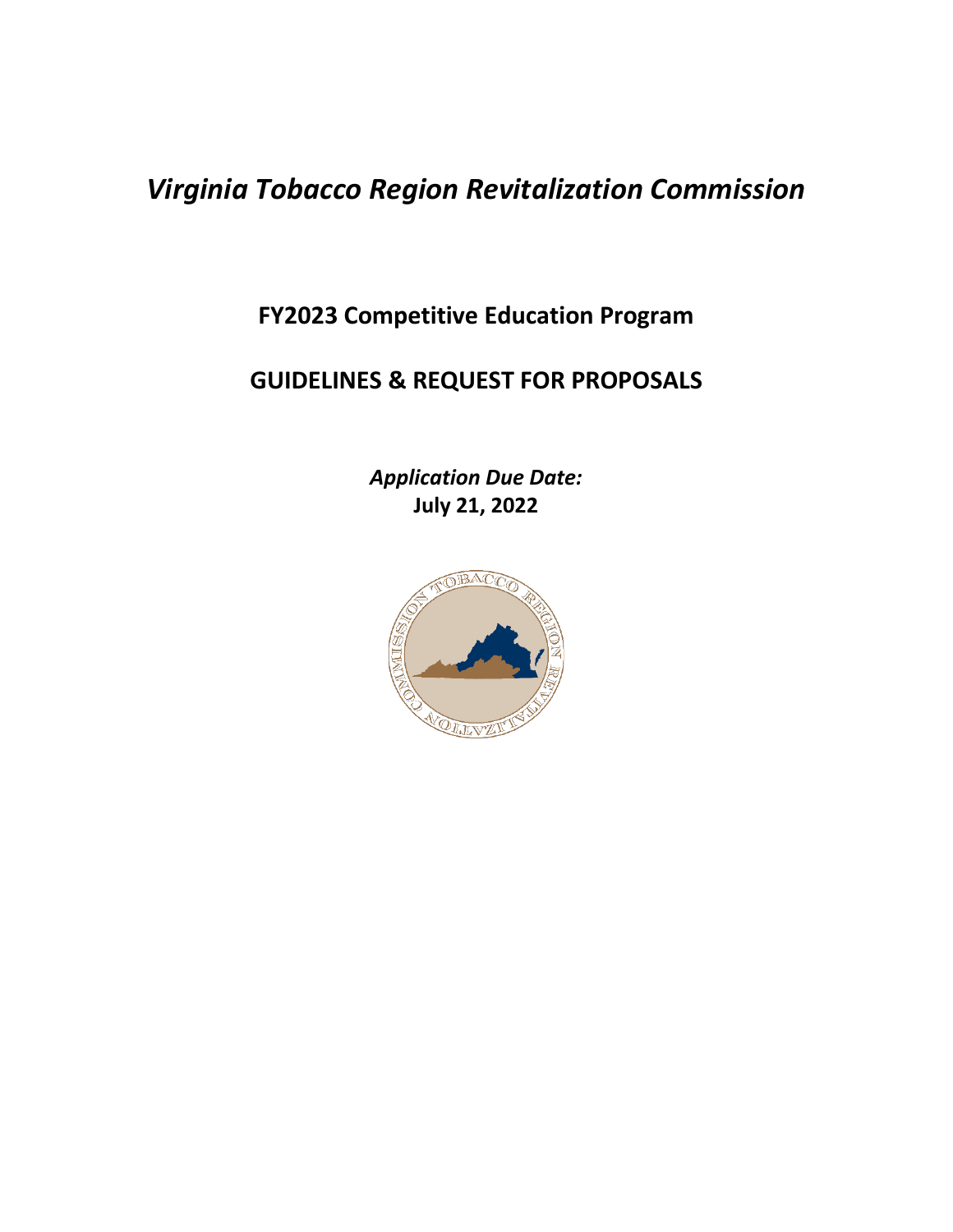# *Virginia Tobacco Region Revitalization Commission* **FY2023 Competitive Education Program**

# GUIDELINES & REQUEST FOR PROPOSALS

| I.  | <b>GENERAL PROGRAM INFORMATION</b>                                          | 3  |
|-----|-----------------------------------------------------------------------------|----|
|     | Purpose & Background<br>А.                                                  |    |
|     | <b>Investment Categories - Funding Priorities</b><br>В.                     |    |
|     | Eligibility - Eligible Applicants, Matching Funds, Use of Funding<br>C.     |    |
|     | D. Application and Submission Information                                   |    |
|     | E. Evaluation                                                               |    |
|     | F. TRRC Staff Contact Information                                           |    |
| ΙΙ. | <b>PROGRAM DETAILS</b>                                                      | 6  |
|     | A. Investment Strategies                                                    |    |
|     | Priorities<br><b>B.</b>                                                     |    |
|     | C. Outputs/Metrics                                                          |    |
| Ш.  | <b>REQUIRED DOCUMENTS</b>                                                   | 8  |
| IV. | <b>REQUIREMENTS OF FUNDING</b>                                              | 11 |
|     | A. Grants and Loans                                                         |    |
|     | B. Award Information                                                        |    |
|     | C. Payment of Grant Funds                                                   |    |
|     | D. Reporting                                                                |    |
|     | Assets<br>Е.                                                                |    |
| V.  | <b>ATTACHMENTS</b>                                                          |    |
|     | A. Attachment A – Evaluation Criteria                                       |    |
|     | B. Attachment B - Eligible Counties & Cities for Tobacco Commission Funding |    |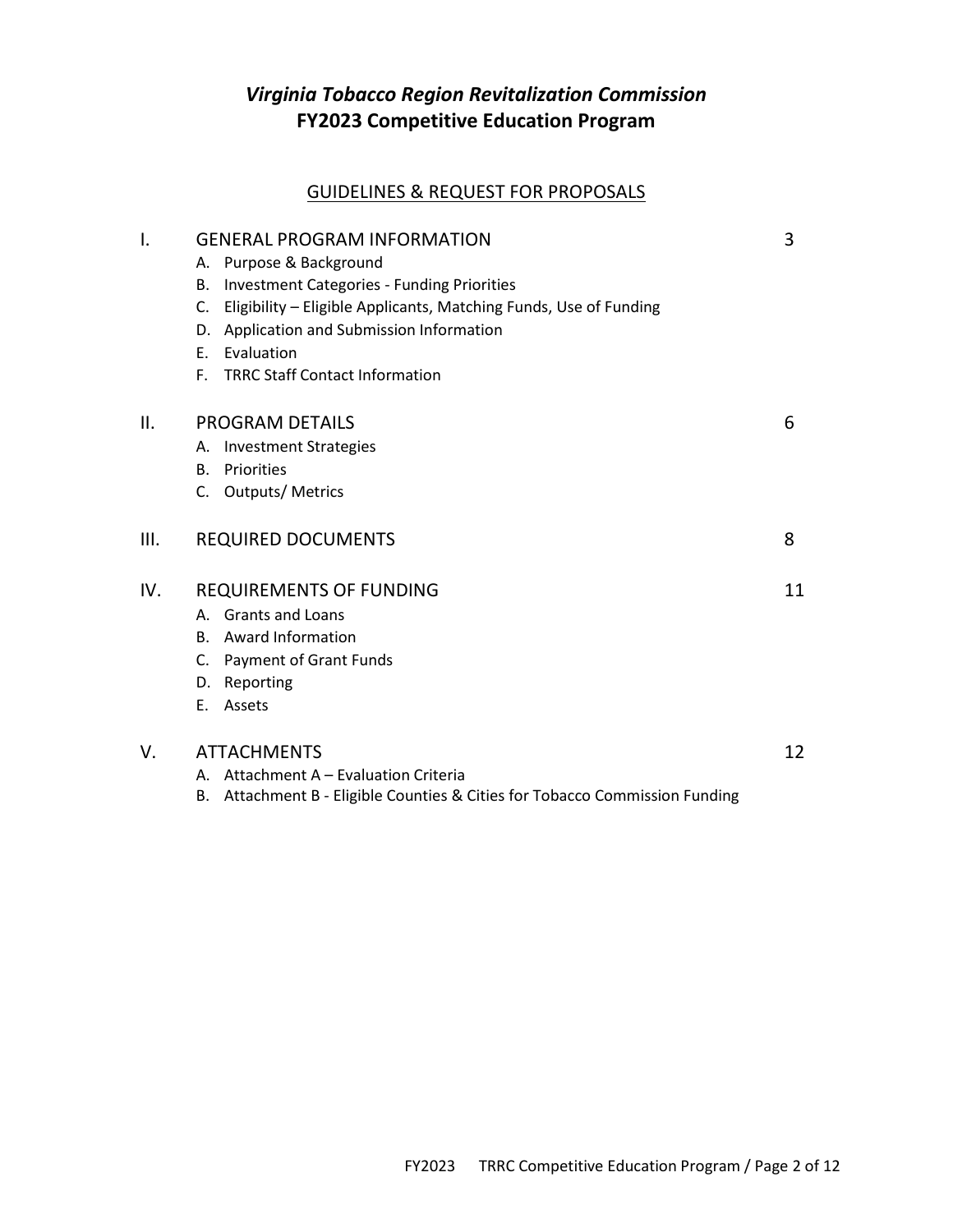# **I. GENERAL PROGRAM INFORMATION**

#### **A. Purpose & Background**

The Tobacco Region Revitalization Commission ("TRRC" or "Commission") was established by the Virginia General Assembly in 1999, as a political subdivision of the Commonwealth. The Commission makes investments to revitalize and diversify the economy of the region it supports. Projects selected for funding include initiatives that will measurably advance the Commission's priorities as a direct result of project success.

The Commission views post-secondary education and training as prerequisites for citizen participation in the highly competitive global economy and as essential for advancing productivity, innovation, and entrepreneurship; knowledge workers are vital to the process of revitalizing the region. The purpose of the Commission's Competitive Education Program is to fund initiatives - including the creation or expansion of educational programs, equipment, and facilities - that will assist residents of the region in obtaining levels and/or types of education previously not available. The program prioritizes projects that will increase the education and skill levels of the region's labor pools as a method to attract and retain employers.

The Competitive Education Program Guidelines and Request for Proposals (together, "RFP") are issued to solicit applications through a competitive process in order to establish grant and loan agreements for education projects in the region. Funding will be considered for projects which result in an increase in the education and skill levels of the region's labor pools. Refer to *Attachment B - Eligible Counties & Cities for Tobacco Commission Funding*.

Approximately \$3.4 million is available for the FY2023 Competitive Education Program. Applications seeking an award in excess of available funds will be rejected. While there is no formal limit on the amount of available funds that may be requested, a typical average award is approximately \$222,000. **The application deadline is July 21, 2022.** Award decisions are expected to be made at the Commission's meeting in October 2022.

# **B. Eligibility – Eligible Applicants, Matching Funds, Uses of Funding**

#### **Eligible Applicants**

Applications will only be accepted from governmental entities, non-profit organizations, and educational institutions that provide workforce development programs, services, or facilities in the Tobacco Region. Eligible applicants including the following:

- **Educational Institutions** Public or private non-profit institutions of higher education, and other education or training institutions constituted and located in Virginia, or entities not constituted in Virginia but with significant, enduring investments and service delivery in the Tobacco Region.
- **Non-Profit Organizations** Incorporated non-profit organizations designated as taxexempt by the federal Internal Revenue Service, such as 501(c)(3) entities.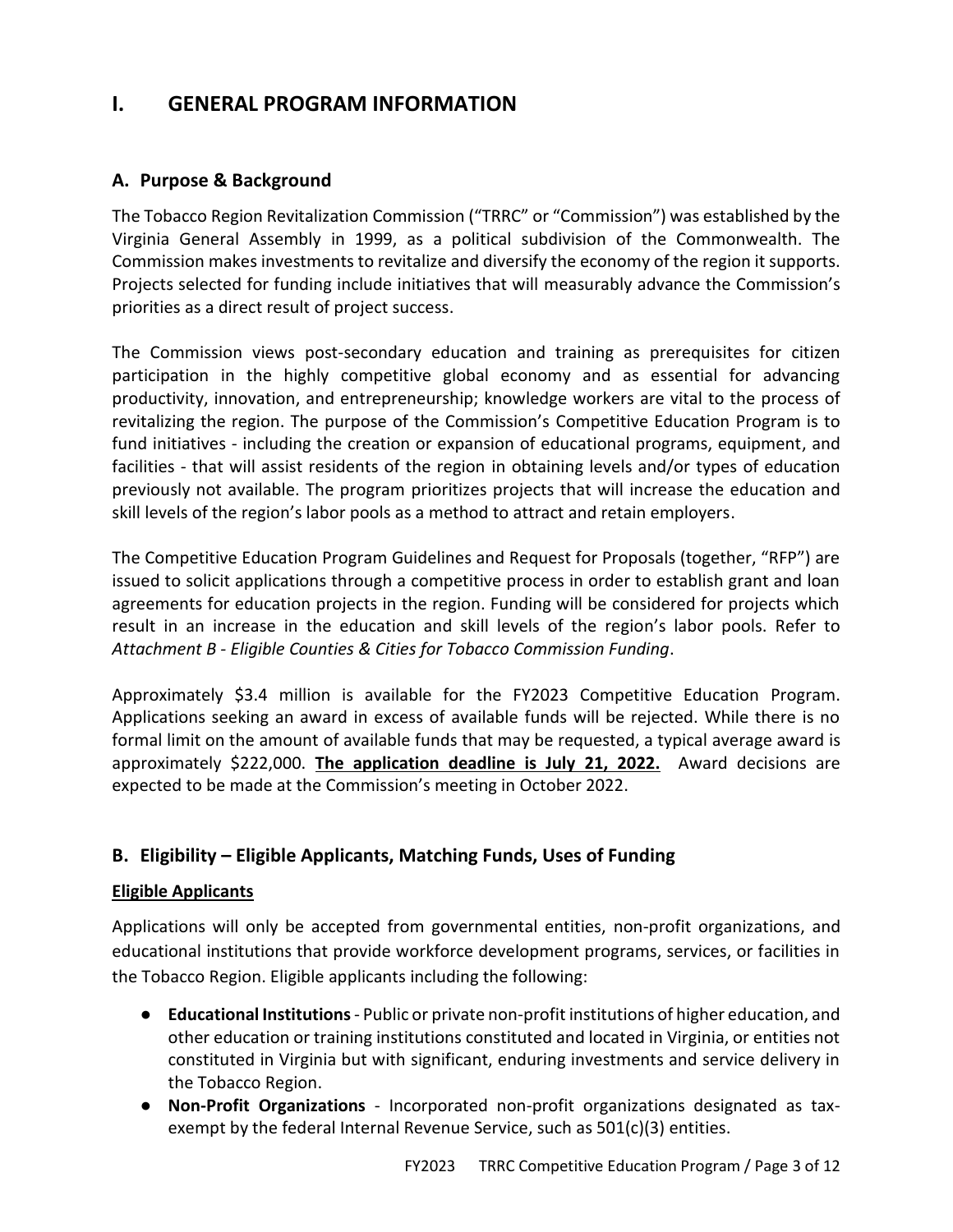● **Governmental Entities** - Governmental entities within the Tobacco Region or their duly constituted political subdivisions. This includes the governing body of any city, county or town ("locality"); governing body of a local or regional industrial or economic development authority; regional authority, and other governmental units.

Guidelines for applications submitted by regional partnerships and for projects benefiting forprofit entities, are in Section III of the Commission's Funding Policies discussed below.

# **C. Ineligible/Eligible Uses of Funding**

The Commission's [Funding Policies for Grant Awards: Information for Applicants & Grantees](https://www.revitalizeva.org/wp-content/uploads/2020/07/1Funding-Policies-6-22-2020-7-14-20.pdf)  [\(Revised June 2020\)](https://www.revitalizeva.org/wp-content/uploads/2020/07/1Funding-Policies-6-22-2020-7-14-20.pdf) [\("Funding Policies"\)](https://www.revitalizeva.org/wp-content/uploads/2020/07/1Funding-Policies-6-22-2020-7-14-20.pdf) contain information on general ineligible uses of funds, specific type of expenses not eligible for reimbursement, acceptable expense documentation for seeking reimbursement, match documentation requirements, and other important details about the Commission's grants policies. Among other types of ineligible expenses, Commission funds may not be used for indirect expenses. Consult the Funding Policies for additional detail.

#### **D. Matching Funds**

As required by the Code of Virginia, all awards of grant funds require at least dollar-for-dollar (1:1) matching funds spent on direct new project expenses, with no more than 25% of the match requirement from "in-kind" sources. Loan requests do not have a match requirement.

Expenses already included in the grantee or partner organization's operating budget such as personnel and other operating costs, presented as being reallocated for the project (i.e. existing staff), will only be considered as an in-kind contribution and will count toward the 25% in-kind limit.

Applicants for grant awards must submit details on the nature, source, and timing of match contributions to the project necessary for meeting the 1:1 match requirement. Once secured, matching funds must be committed to the project and available as needed, and must not be conditioned or encumbered in any way that may preclude their use for the project during the grant period. Applicants should provide a commitment letter or equivalent document signed by an authorized representative of the organization providing matching funds to document each source of match.

If the Commission awards a grant to an applicant who has not secured acceptable matching funds at the time of award, the applicant will have up to 12 months from the date of the award to secure matching funds or else the Commission may rescind the award and de-obligate its funds.

#### **E. Application and Submission Information**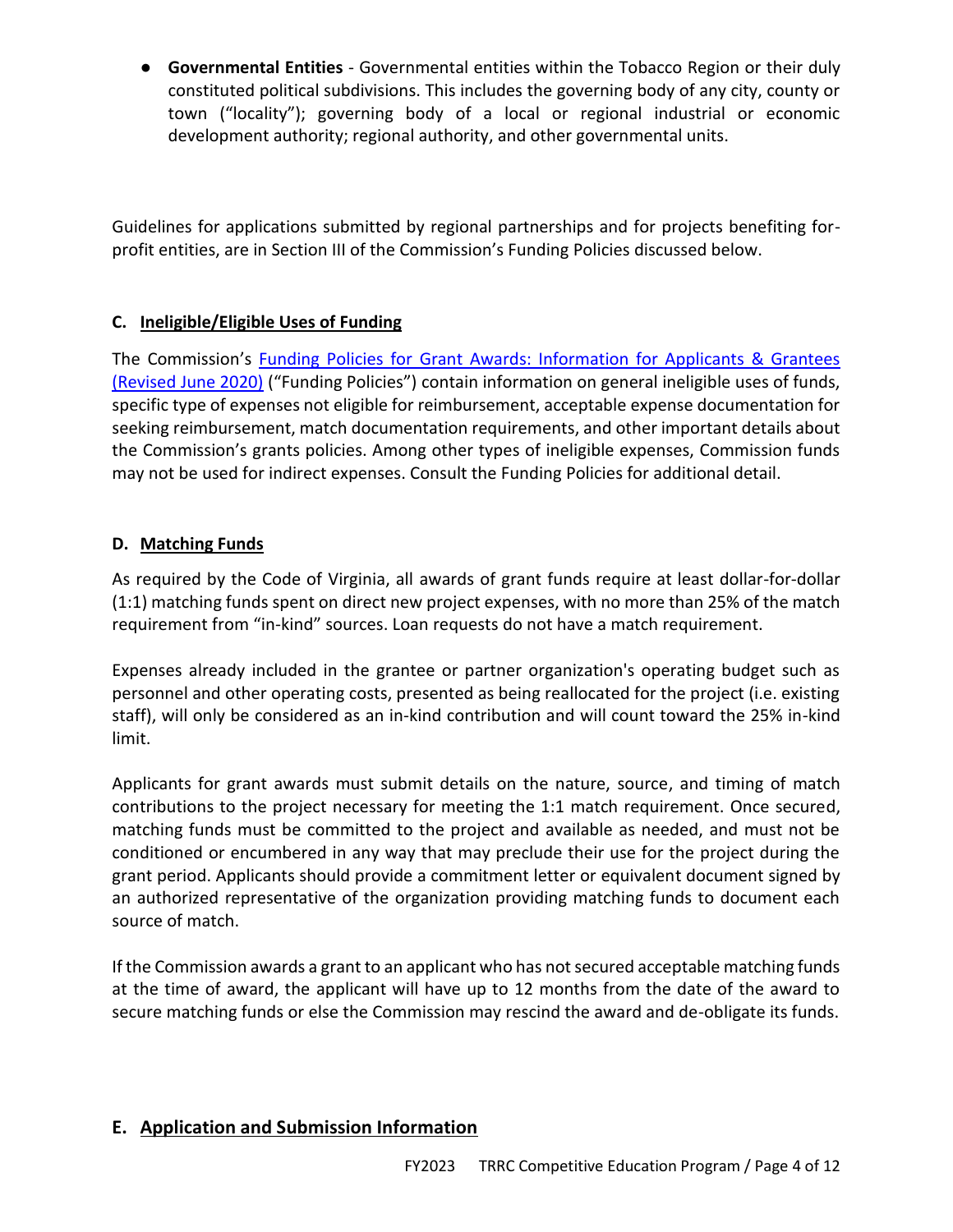Proposals must be submitted by midnight on July 21, 2022, through the Commission's online application portal: https://vtc.smartsimple.com/s\_Login.jsp.

Applicants will select the Competitive Education Program application. In addition to text fields of the application, up to 10 pages of additional project description may be submitted as an attachment.

Applicants must certify they have read this RFP, that they will agree to be bound by the Commission's Funding Policies if an award is made, that the information in their applications is true and correct, and that documentation for any claims and representations made can be made available upon request from Commission staff. The certification must be made by an authorized representative of the applicant organization.

All information expressly required by this RFP and in the online application must be included. Failure to submit all required information may result in delayed consideration until a future request for proposals opportunity is available. *Proposals which are substantially incomplete or lack key information may be declined for review and consideration.*

### **F. Evaluation**

The Commission's Competitive Education Committee will evaluate applications submitted in response to this RFP. Staff recommendations to the Commission's Education Committee will be based upon requirements in this RFP and the Evaluation Scoring Criteria provided in Attachment A. Approval of funding is at the sole discretion of the Commission. The Commission reserves its right to cancel this RFP, to not proceed with any or all applications, to condition its award upon additional terms and conditions, or to award a loan to an applicant who sought a grant.

# **G. TRRC Staff Contact Information**

TRRC staff are available to assist with applications. For technical assistance with logging in or setting up an account with the Commission's online grants portal, please contact:

- Suzette Patterson, Grants System Manager *(Richmond, VA)* (804) 894-9662, [spatterson@revitalizeva.org](mailto:spatterson@revitalizeva.org)

To obtain feedback prior to submitting a full application, eligible organizations are strongly encouraged to complete the pre-application form available on the Commission's website. The pre-application is an optional, non-binding process that is used for providing informal feedback. Contact TRRC's grants staff for assistance with project design or to discuss a pre-application:

- Sarah Capps, Southern Regional Director *(Rocky Mount, VA)* (540) 483-0179 ext. 2168, [scapps@revitalizeva.org](mailto:scapps@revitalizeva.org)
- Sara Williams, Southwest Regional Director *(Abingdon, VA)* (276) 619-4325, [swilliams@revitalizeva.org](mailto:swilliams@revitalizeva.org)
- Vicki Humphreys, Grants Program Director *(Richmond, VA)* (804) 894-9658, [vhumphreys@revitalizeva.org](mailto:vhumphreys@revitalizeva.org)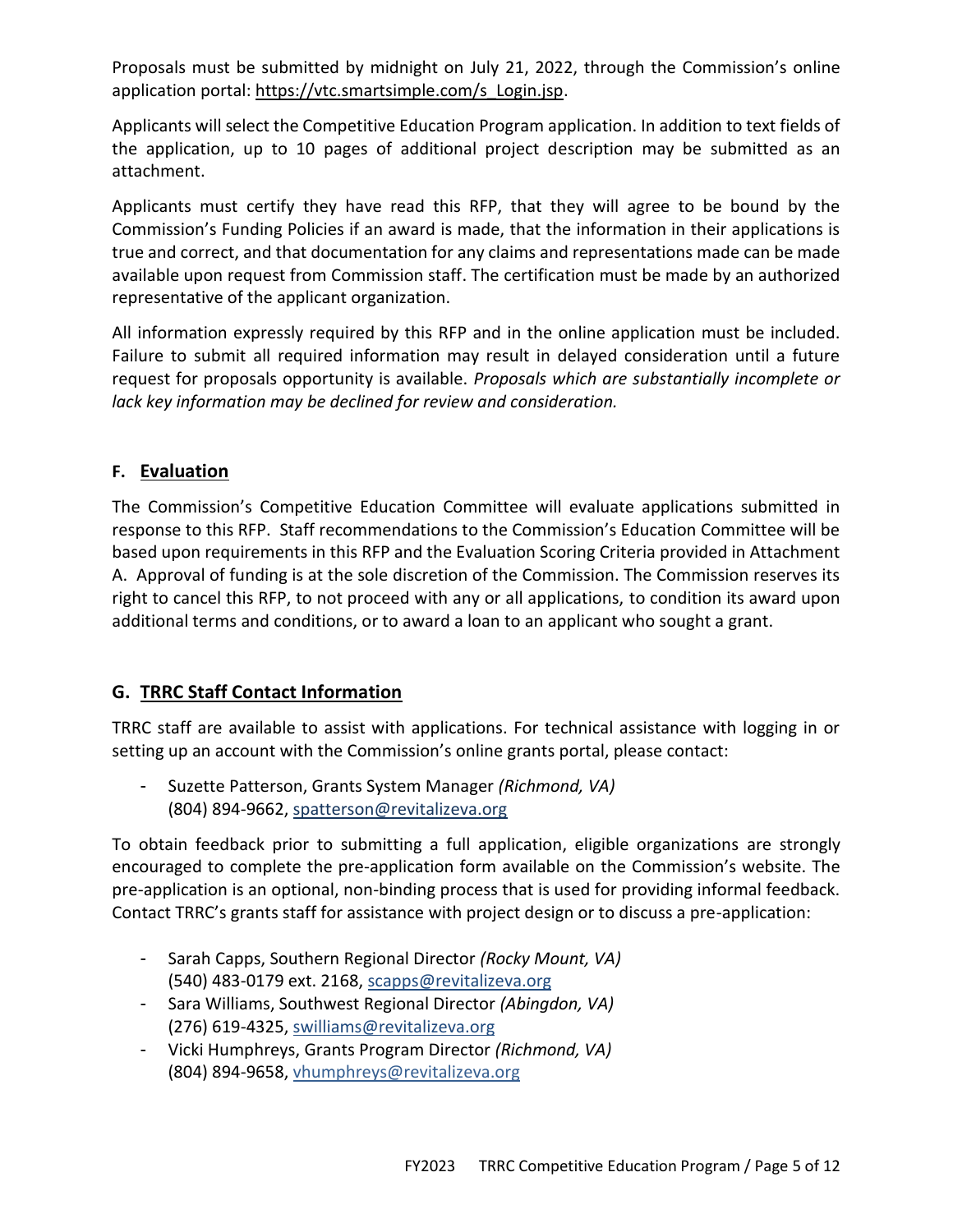# **II. PROGRAM DETAILS**

The [Commission's FY2020](https://www.revitalizeva.org/wp-content/uploads/2020/07/TRRC-2020-Strategic-Plan-Final-7-26-20.pdf)-2022 Strategic Plan identifies specific investment strategies for the types of projects that the Commission will consider funding. Objectives for this program are to enhance workforce readiness through support for proven and/or innovative programs and to focus on gaps between education supply and employer demand. Applications presented in response to this RFP must accomplish one or more of the following:

- Develop or expand regional programs to increase educational achievement as reflected by degree or credential completion in GED attainment, work-readiness certification, or post-secondary higher education;
- Initiate or expand training programs and facilities that result in industry-led national certifications for high demand careers, as defined in partnership with regional businesses and industries, including STEM-H;
- Support existing private sector companies through industry-led workforce training or retraining of current and prospective workers for targeted high-demand employment opportunities, including work-based opportunities such as registered apprenticeships and on-the-job training programs; or
- Assist communities and institutions in development of new employment training opportunities including physical improvements, construction, or equipping of education facilities for development of distance learning centers and/or on-site education programs that were previously unavailable to residents of the region.

The Commission at its discretion may entertain other types of projects, provided they meet all other requirements of this RFP. Applicants who wish to bring a project outside of the scope of this RFP must contact and receive the concurrence of TRRC's Grants Director in advance.

# **A. Investment Strategies**

Applicants will use the Competitive Education Program application and will select from the following investment strategies:

- Advanced Manufacturing Workforce Training
- Post-Secondary Programs with a focus in STEM-H
- Workforce Training Programs
- High School Equivalency Programs

#### **B. Priorities**

Priority consideration will be given to proposals that:

- Are focused on Advance STEM-H and/ or Advanced Manufacturing workforce training.
- Provide training in conjunction with a private company's commitment to create new jobs and/or fill existing job openings where there are direct articulated employment linkages between program graduates and employers.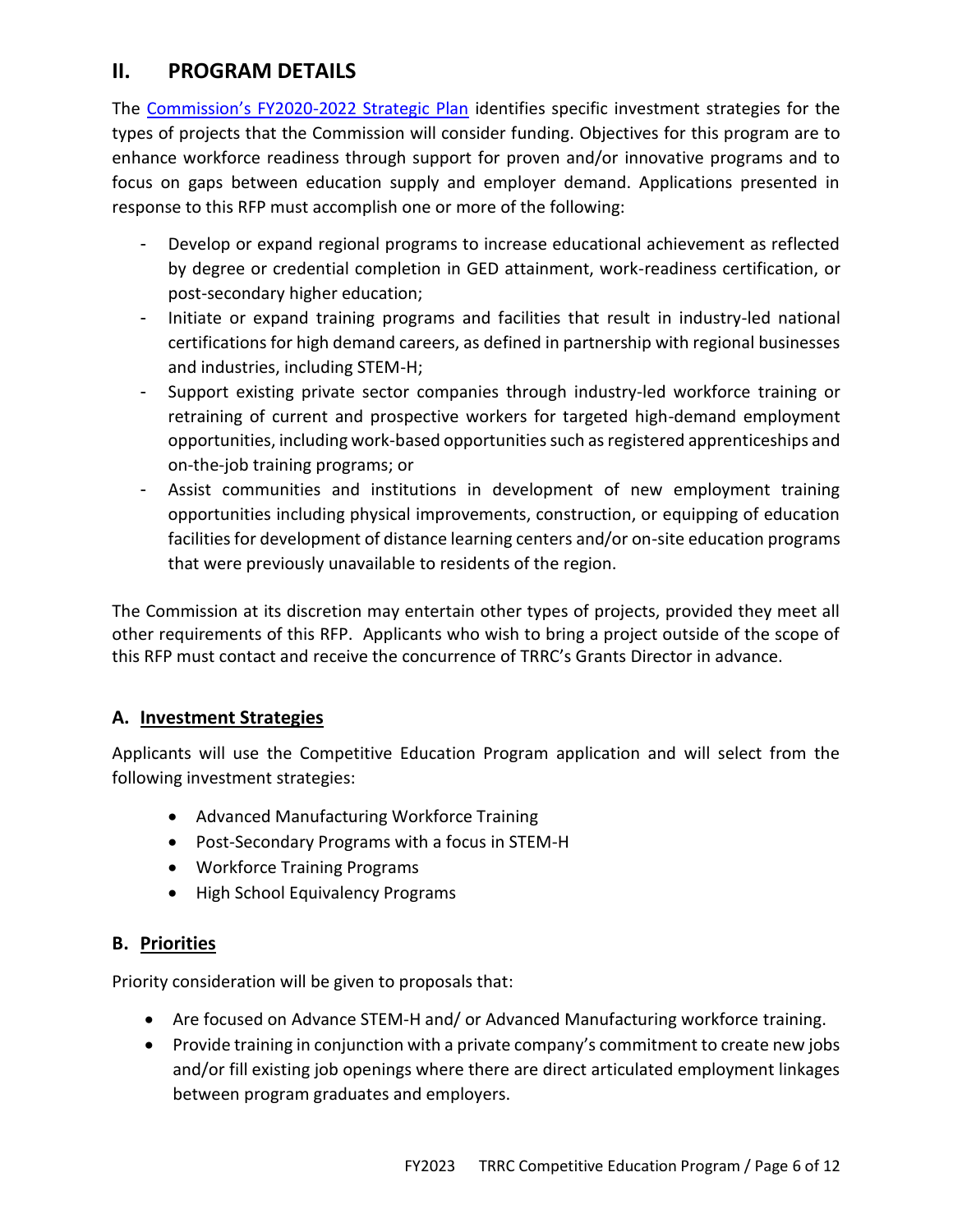• Support the development or expansion of high demand workforce training programs that offer non-traditionally timed instruction.

*Student financial aid is not a priority of the Competitive Education Program and will not receive a positive Staff recommendation. Financial assistance for students is funded through the Commission's Workforce Financial Aid and Talent Attraction Programs.*

# **C. Outputs / Metrics**

Applicants must clearly articulate how the project relates to the goals of the program. All projects must clearly define outputs that will occur during the project period and directly relate to the use of Commission funds and matching funds. The following are examples of Competitive Education metrics:

- Number of tobacco region residents receiving a nationally recognized workforce credential or degree
- Number of jobs expected to be created or filled
- Quality of jobs expected to be created or filled (e.g., projected wages or salaries, type of work, skills required, etc.)
- Number of private sector employers assisted

# **III. REQUIRED DOCUMENTS**

# **A. Program Specific Attachments**

All applications submitted to the Competitive Education Program require the following documents. Additional requirements may be necessary, depending on the specific project. These documents are described below.

Line Item Detailed Budget - All requests must include a line item detailed budget with supporting details on proposed project costs, including how Commission resources and matching funds will be used. A template available in the online application may be used to provide this information. Other line item detail formats will be accepted provided they contain all pertinent information.

*Depending upon the proposed use of TRRC funds, the following supplemental information should be provided in addition to the line item detailed budget.*

- **Operating Funds** – Requests for operating costs should specifically show how funding from the Commission and other sources will be used during the start-up period of the request. A budget narrative should be provided to explain why proposed costs by line items are essential for implementing the project as well as details for the basis of the requested amounts. Applicants are encouraged to show declining support from the Commission, with the applicant assuming more responsibility for expenses over the course of the grant (e.g., TRRC at 75% Year 1, 50% Year 2, 25% Year 3).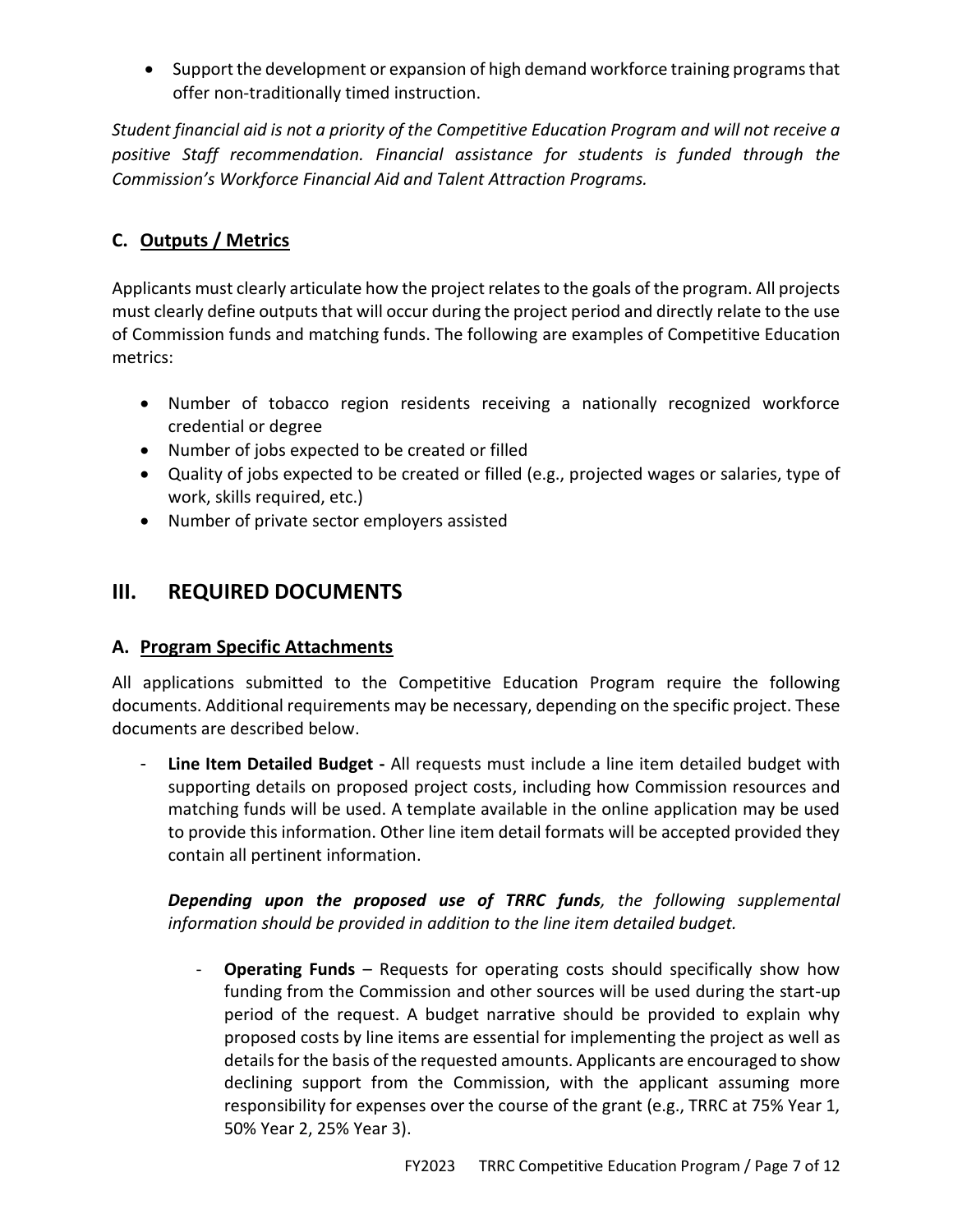- **Cost Estimate from Engineer or Construction Contractor** Requests for construction expenses must provide a current written cost estimate from a licensed architect, engineer or contractor, as appropriate for the project. In addition, applicants must provide additional supporting documents including preliminary engineering reports, other relevant A&E documents, building plans, etc. with the application.
- **Detailed Equipment List and Equipment Quotes** Requests for the purchase of equipment, must provide a detailed equipment list and quotes from product vendors.
- **Operating Budget/Pro Forma & Sustainability** All requests, whether for capital assets or operational funds, are expected to demonstrate how operation of the new/expanded program or facility are expected to be sustained beyond a start-up period of no more than three years (the maximum time period typically allowed for support from Commission funds). An operating budget or pro forma (with revenues, including tuition, and expenditures) must be provided showing projections for how the program/facilities will be supported over a period of at least five years from grant award.
- **Existence of, and distance to,similar offerings** Applicants are required to identify known instances of similar offerings, the distances to other locations where similar programs are offered, and to explain why those programs cannot or do not fully serve the needs of residents of the Commission's service area.
- **Private employer reviews** Applications are required to include at least two written reviews from private sector employers in the applicable service area that address the value proposition of the project. The preference is for letters that identify specific numbers and types of positions needed currently or expected to be filled in the near future, as opposed to being generic letters of support.
- **Multiple & Multi-faceted proposals** Multiple proposal submissions and proposals that involve multiple programs (e.g., two or more specific career paths such as welding and machining) must provide a priority ranking of the specific career pathways, so that the Commission may focus its primary consideration on the applicant's stated #1 priority.

#### **B. Additional Attachments**

Depending on the nature of the project, applicants may be required to submit several other documents so the Commission and its staff are fully informed about all pertinent aspects of the project. As these will vary by project type, this list is not exhaustive and applicants should submit any other documents they believe will assist during the review process.

**Service Area and Project Location Map** – Maps of the project's service area should be provided for projects where more than one specific area is served.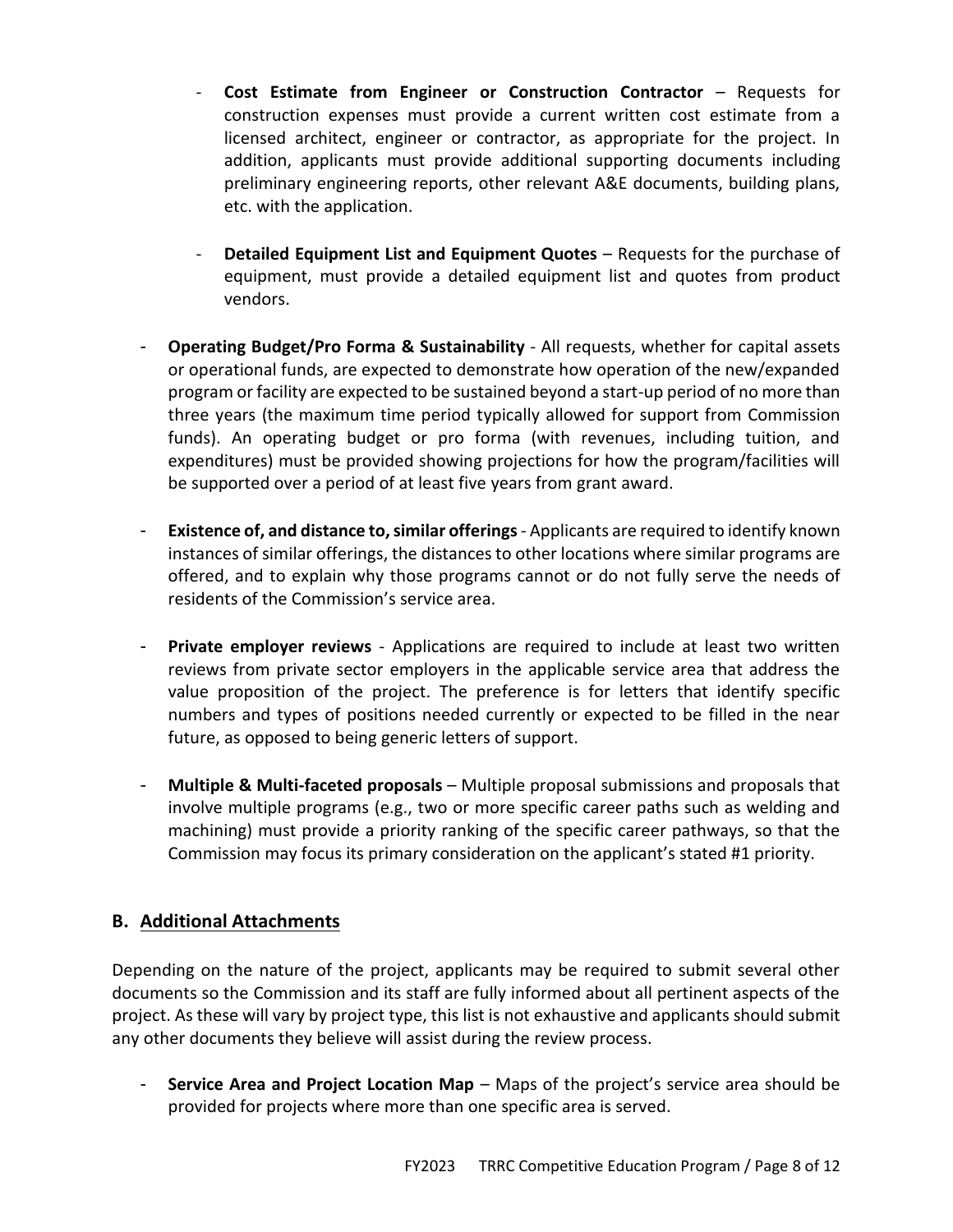- **Business Plan or Operating Plan -** A Business Plan or Operating Plan that describes the operational requirements for the project and how those requirements will be met should be submitted, if applicable.
- Feasibility Study A feasibility study or similar analysis that demonstrates that the proposed business concept is technically and economically feasible should be submitted, if applicable.
- Marketing Plan A marketing plan to describe the project's target market and the plan to capture that market must be described in the application, if applicable.
- **Operating Agreements** Agreements (Memoranda of Understanding or similar documents) between project partners or beneficiaries should be submitted, if applicable. If such agreements are not yet finalized, proposed term sheets will suffice.
- **Sub-Awards**  When the project will result in sub-awarding TRRC funding to other recipients, the details of any sub-award arrangements must be provided, including a draft of any proposed agreements.
- **Letters of Support**  Applicants are encouraged to provide letters from project partners, beneficiaries and others that demonstrate the commitment of resources to the project or document demand for the project. Redundant form letters of support are discouraged.

# **IV. REQUIREMENTS OF FUNDING**

# **A. Grants and Loans**

This RFP seeks applications for both grants and loans. Staff will typically recommend that loans be awarded to projects that are expected to generate sufficient revenues to service debt even when the application sought a grant. TRRC loans offer competitive interest rates and will entertain flexible loan terms, such as forbearance periods during construction or startup periods and interest only payments. In addition, the Commission will also entertain applications for a combination of a grant and a loan as part of the same award.

The Virginia Resources Authority (VRA) administers TRRC loans and applicants to which loans are awarded must provide any additional documentation that VRA or TRRC requests.

#### **B. Award Information**

It is anticipated that the Commission will approve multiple awards as a result of this RFP. After the Commission makes award decisions, grant and loan agreements will be issued for the amounts and with any conditions as approved by the Commission.

The Commission will typically use its standard restricted or unrestricted grant agreements for projects to which grants are awarded. All grantees are required to follow the Commission's Funding Policies as a condition of the award. The standard grant agreement and the Funding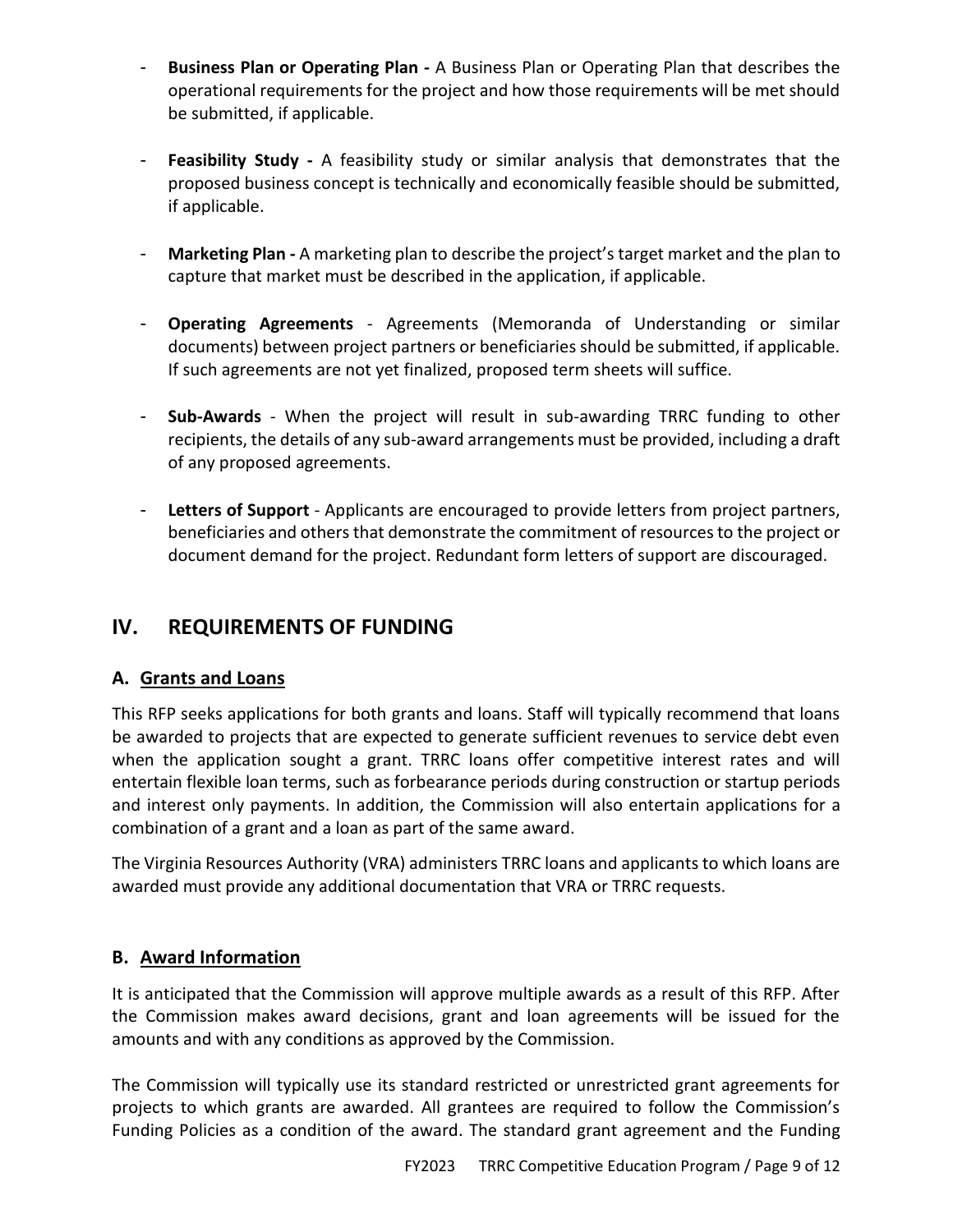Policies are available on the Commission's webpage. The Commission reserves the right to update its standard grant agreement and Funding Policies at any time.

# **C. Payment of Grant Funds**

Payment of grant funds will be subject to the terms of the grant agreement and will be disbursed on a reimbursement basis. Expenses incurred prior to the award date are not eligible for reimbursement. The standard reimbursement period is quarterly, unless otherwise agreed to by Commission staff. The grantee is required to provide appropriate documentation of the expenditures and use of required matching funds for the project. The Commission's Funding Policies contain additional information that applicants should review closely.

# **D. Reporting**

Grantees must provide annual reports on the financial and quantitative progress made toward completion of the project's milestones and outputs and provide a narrative discussion of progress. A final report including a narrative on the success of the project, attainment of proposed outputs, and a description of the long-term expectations and achievements for the project is required at the close of the project. The Commission will not process the final payment request until all the grantee has satisfied all reporting requirements.

Additionally, grantees must provide any additional or interim reporting information the Commission may request to ensure the provisions of the grant agreement are properly carried out, administered and enforced.

# **E. Assets**

As a condition of awarding a grant, the Commission will have a claim to all property and assets in which Commission grant funds were invested and the Commission must approve any conveyances of such property and assets. This applies to investments in real property, intellectual property, and equipment purchase greater than \$5,000. The details of these requirements are included in the grant agreement and the Commission's Funding Policies.

# **V. ATTACHMENTS**

- $\triangleright$  Attachment A Evaluation Criteria
- $\triangleright$  Attachment B Tobacco Region Map of Eligible Localities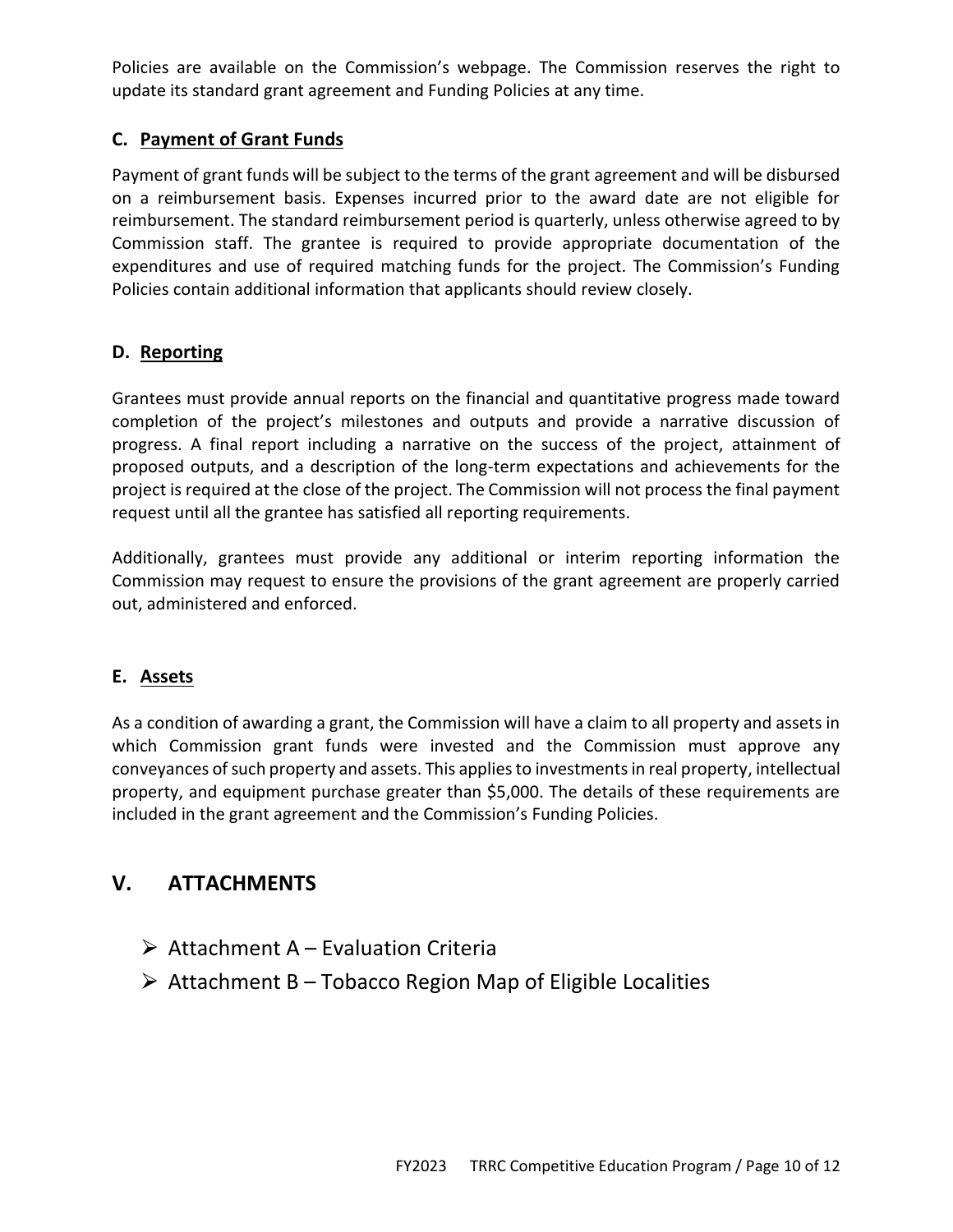# **Attachment A**

#### **TRRC Competitive Education Program Evaluation Criteria**

#### **Technical Merit (40 points)**

- The significance and strategic fit of the project to the community, demonstrated by assessment of needs or opportunities; evidence of community support; through approach and planning of the proposal, readiness for immediate implementation, qualified and committed leadership (10)
- How effectively the proposed budget leverages the Commission's funds with other appropriate sources of funds (10)
- Sustainability of the program beyond the term of the grant funding (10)
- The ability to clearly demonstrate or evaluate the proposal's effectiveness (10)

#### **Education Potential (40 points)**

- Number of students/residents receiving a nationally recognized academic/workforce credential (certificate/degree) (10)
- -
- Quality of jobs expected to be created or filled based on projected wages/salaries, type of work, skills required, etc. (10)
- Targets educational and career pathways that support tobacco region employers for which there is documented demand (e.g., existing or projected job openings). (10)
- Provides access to program or facilities not previously available in tobacco region service area (10)

#### **Significance to Commission's Mission (20 points)**

- Strategic fit with the Commission's Strategic Plan and Competitive Education Program Guidelines (10)
- Regional or multi-organizational cooperation and/or financial collaboration for this project (multiple localities or institutions) (10)